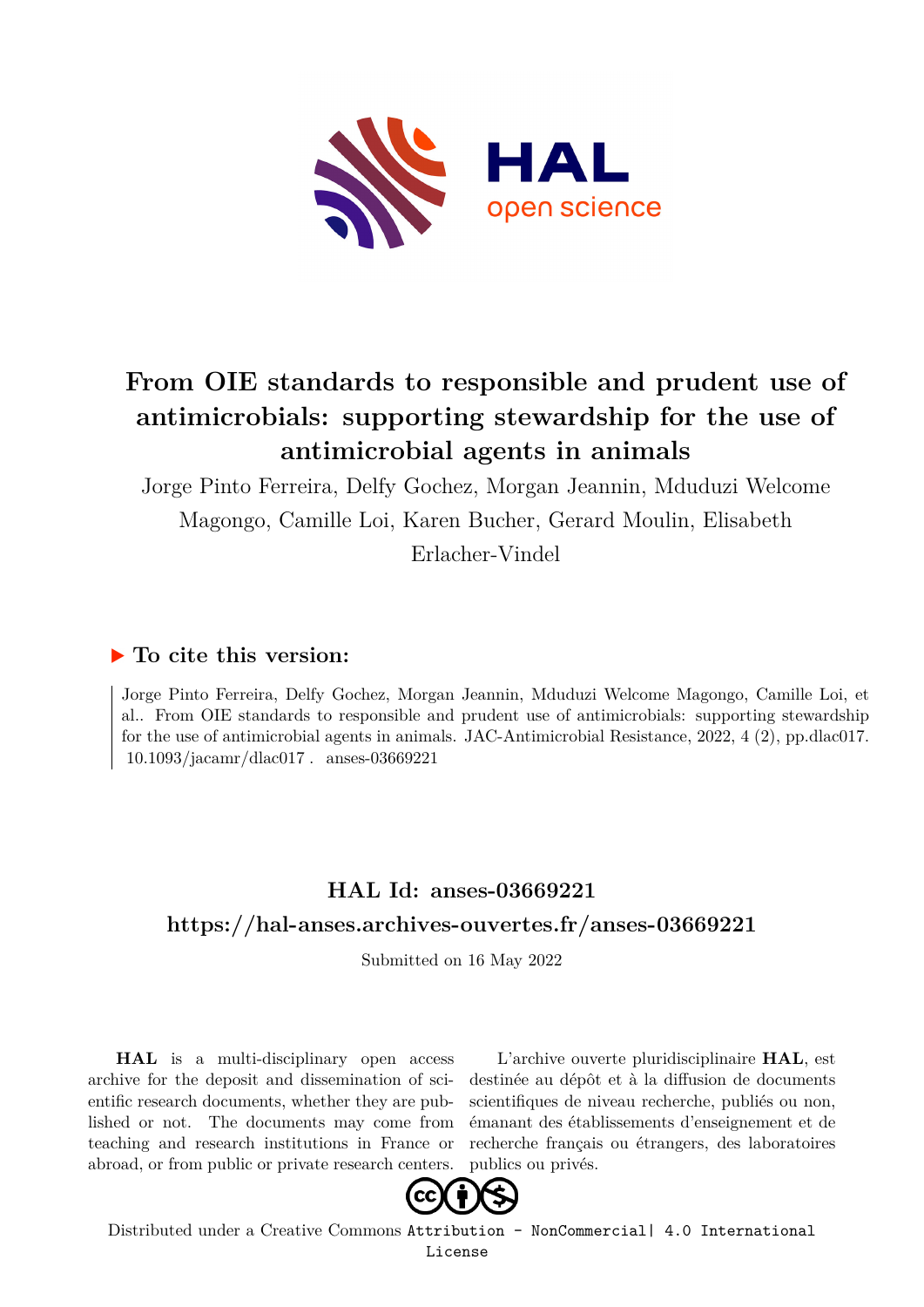## From OIE standards to responsible and prudent use of antimicrobials: supporting stewardship for the use of antimicrobial agents in animals

Jorge Pinto Ferreira ����  $^1$ , Delfy Gochez $^{1\star}$ , Morgan Jeannin $^1$ , Mduduzi Welcome Magongo $^1$ , Camille Loi $^1$ , Karen Bucher $^1$ , Gerard Moulin $^2$  and Elisabeth Erlacher-Vindel $^1$ 

 $^{\rm 1}$ World Organisation for Animal Health (OIE), Paris, France; <sup>2</sup>French agency for veterinary medicinal products, French agency for food, environmental and occupational health safety, Fougères, France

\*Corresponding author. E-mail: [d.gochez@oie.int](mailto:d.gochez@oie.int)

The global action plan (GAP) on antimicrobial resistance (AMR) advocated the development of national action plans on AMR and the implementation of plans aimed at preventing, combating and monitoring AMR. The World Organisation for Animal Health (OIE)'s strategy on AMR and the prudent use of antimicrobials is aligned with the GAP and recognizes the importance of a One Health approach. This paper reviews the goals, tools and strategies that the OIE has in place to support its Members, envisioning an increased awareness of them and ultimately an increased implementation of the OIE standards. The OIE standards are endorsed by vote of all the 182 Members and are recognized by the World Trade Organization (WTO). The OIE List of Antimicrobial Agents of Veterinary Importance, which includes specific recommendations on the use of antimicrobial agents, is also of particular importance for antimicrobial stewardship. OIE's antimicrobial use (AMU) data collection started in 2015 and has been developed in particular to measure trends in AMU. An annual report is published as an output of this data collection. An AMU IT database system is being developed. The OIE provides assistance to its 182 Members to strengthen the implementation of OIE standards via its support of good governance, the Performance of Veterinary Services (PVS) Pathway, PVS Veterinary Legislation Support Program and training of veterinarians and veterinary paraprofessionals. In parallel, the OIE Observatory is a recent initiative, specifically targeting the monitoring of the implementation of the OIE standards. Cooperation agreements between the OIE and intergovernmental organizations and non-governmental organizations are instrumental for the increase of the dissemination and implementation of the OIE standards and guidelines.

## 1. Introduction

In the framework of the global action plan on antimicrobial resistance (GAP) adopted in 2015, all countries, through the decisions of the WHO World Health Assembly, the FAO Conference and the World Assembly of OIE Delegates, agreed to support the development of national action plans (NAPs) on antimicrobial resistance (AMR) in line with the GAP and to implement policies and plans aimed at preventing, combating and monitoring AMR $^{1-3}$ 

Harmonization, through the implementation of international standards, provides a common approach $4$  and a point of reference for more consistent development and decision-making,<sup>5</sup> and enables reporting on progress while achieving the objectives of the GAP.

While recognizing the importance of and need for animal disease prevention, the focus of this paper is on the World Organisation for Animal Health (OIE) support for implementation of stewardship by Members regarding the responsible and

prudent use of antimicrobials. It was written as part of the authors' routine work with the purpose of describing a summary of the standards, tools and activities that the OIE makes available for its Members regarding AMR and antimicrobial use (AMU). The overall goal is to provide a higher awareness of them, and ultimately an increased implementation of the OIE AMR/AMU standards, envisioning a better stewardship of antimicrobials, as a common global good.

The activities and outputs of international organizations are sometimes not well known by different stakeholders. To counteract this, our paper outlines the OIE AMR/AMU standards, what they mean and how they can support Members to quantify their AMU and control AMR. It then provides a brief explanation on how the OIE evaluates the performance of veterinary services. The final sections focus on the OIE Observatory (on the implementation of the standards), and finally on the OIE List of Antimicrobial Agents of Veterinary Importance, and its recommendations—important stewardship guidance. The final section features some of the positive consequences that can take place

© The Author(s) 2022. Published by Oxford University Press on behalf of British Society for Antimicrobial Chemotherapy. This is an Open Access article distributed under the terms of the Creative Commons Attribution-NonCommercial License ([https://](https://creativecommons.org/licenses/by-nc/4.0/) [creativecommons.org/licenses/by-nc/4.0/\)](https://creativecommons.org/licenses/by-nc/4.0/), which permits non-commercial re-use, distribution, and reproduction in any medium, provided the original work is properly cited. For commercial re-use, please contact journals.permissions@oup.com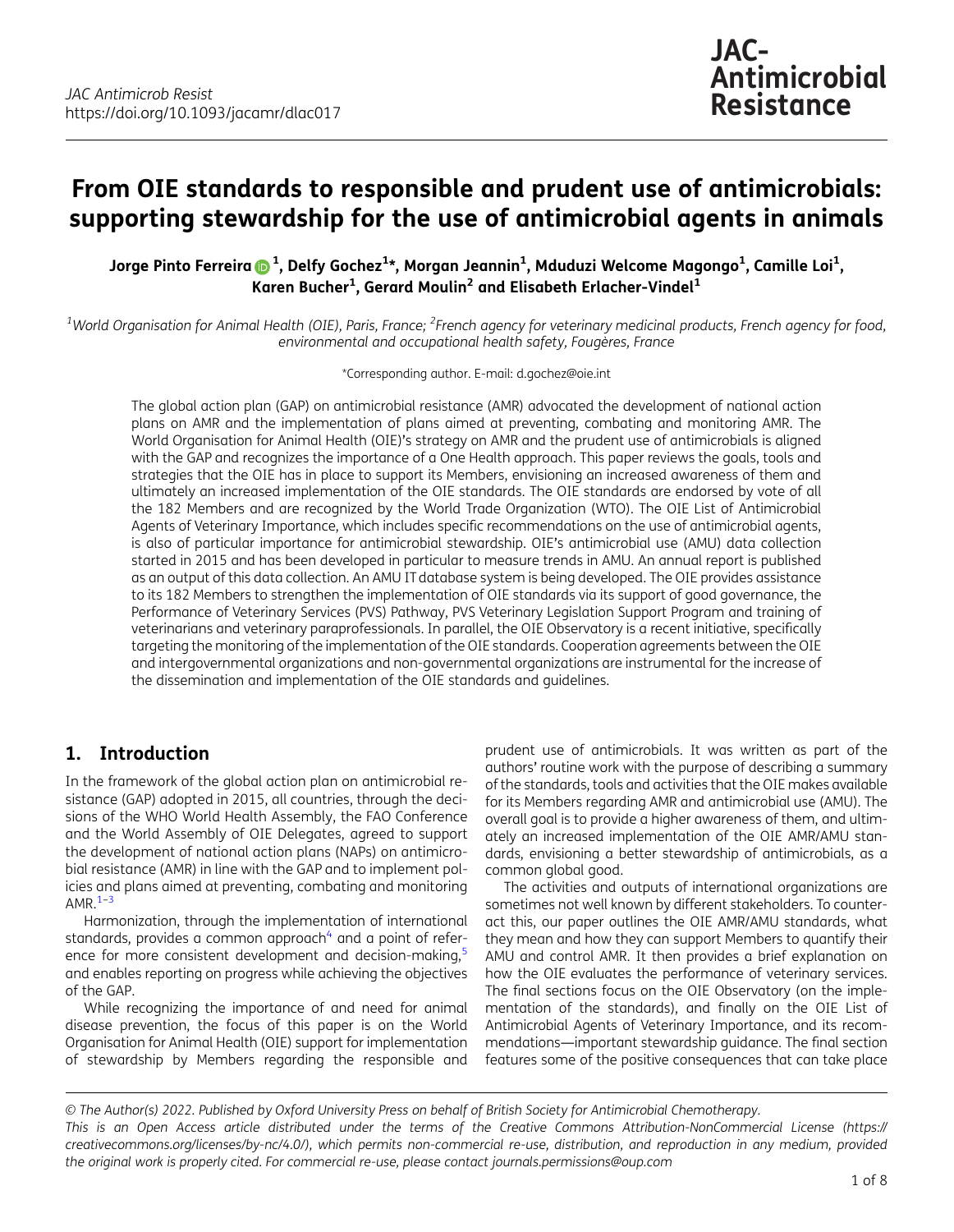when standards are implemented, namely an increased granularity of AMU data and legislative changes.

#### 1.1 OIE international standards to control AMR

The OIE international standards provide, among other goals, a framework for responsible and prudent use of antimicrobial products in animals and for the surveillance and monitoring of the quantities used.

The OIE international standards are, once adopted by the 182 Members, published in the 'Terrestrial Animal Health Code'<sup>6</sup> (Terrestrial Code), the 'Aquatic Animal Health Code' <sup>7</sup> (Aquatic Code), the 'Manual of Diagnostic Tests and Vaccines for Terrestrial Animals' <sup>8</sup> (Terrestrial Manual) and the 'Manual of Diagnostic Tests for Aquatic Animals' <sup>9</sup> (Aquatic Manual).

Chapters 6.8 to 6.11 of the Terrestrial Code and Chapters 6.2 to 6.5 of the Aquatic Code provide methodologies for OIE Members to appropriately address the emergence and spread of resistant bacteria from the use of antimicrobial agents in animals and to contain AMR through controlling the use of antimicrobial agents.

#### 1.2 Implementation of OIE international standards and guidelines: a crucial step

Standards, in this case OIE standards, are only as useful as they are implemented. Veterinary Services (either private or public) are instrumental for the implementation of the OIE standards. Section 3 of the Terrestrial Code and Aquatic Code includes standards on the quality of Veterinary Services and aquatic animal health services. In particular, Chapter 3.4 of the Terrestrial Code provides recommendations on veterinary legislation that is prerequisite to support good governance and provide the legal framework for all key activities.

The implementation of OIE international standards relevant to the control of AMR requires good governance and national legislation that should provide a clear distribution of roles and responsibilities between the Competent Authorities and the other key players in the sector, i.e. the veterinary pharmaceutical industry, wholesale and retail distributors, pharmacists, veterinarians, food animal producers and animal feed manufacturers. This national legislation should also provide the basis for Competent Authorities to develop sanitary measures as defined in the Codes.

According to the implementation of OIE international standards, OIE Members are encouraged to develop national AMR surveillance programmes. Surveillance/monitoring of AMR and AMU are important sources of information that can be used for the assessment and management of risks related to AMR.<sup>10-14</sup> Toward standardization of surveillance and monitoring data worldwide, the OIE developed standards on monitoring of the quantities and usage patterns of antimicrobial agents used in food producing animals in Chapter 6.9 of the Terrestrial Code and Chapter 6.3 of the Aquatic Code.

In addition, the 'OIE List of Antimicrobial Agents of Veterinary Importance', <sup>15</sup> a guideline document, includes recommendations for the restriction of use to preserve the efficiency of antimicrobials essential to preserve human and animal health.

Section 2.3 of this paper focus in more detail on this topic of implementation of standards, presenting the Observatory, a recent OIE initiative.

## 2. Stewardship support

#### 2.1 Monitoring of the quantities and usage patterns of antimicrobial agents used in animals: AMU data collection

In line with the GAP, the OIE is leading AMU data collection in animals, at the global level.

The OIE ad hoc Group on Antimicrobial Resistance developed a template for harmonized AMU data collection in animals, in accordance with Chapter 6.9 of the Terrestrial Code (monitoring of the quantities and usage patterns of antimicrobial agents used in food-producing animals) and with Chapter 6.3 of the Aquatic Code (monitoring of the quantities and usage patterns of antimicrobial agents used in aquatic animals).

Each year in September, a template and accompanying guidance documents are sent to all 182 OIE Members<sup>16-18</sup> and selected non-OIE Members that requested to be part of the global AMU data collection. Data are received and checked for completeness until mid-May of the following year.

The template can be answered by any country and collects general information on topics including the use of antimicrobials as growth promoters and any barriers to reporting quantitative data on antimicrobial agents used in animals.

This general information is useful for guiding discussion on overcoming barriers during training seminars of National Focal Points for Veterinary Products (those who most frequently complete the OIE template) and increasing availability of quantitative data in the future. This information reflects challenges in NAP implementation that can also be assessed using the OIE Performance of Veterinary Services (PVS) Pathway evaluation, explained later in this paper. The barriers highlighted by responding countries are grouped into five main categories (lack of regulatory framework; lack of coordination/cooperation between national authorities and with private sector; lack of tools and human resources; insufficient regulatory enforcement; and circumstances that prevent monitoring antimicrobial agents).

For countries able to provide quantitative data on antimicrobial agents intended for use in animals, information relevant to the data collection such as data sources, year, animal species covered and national reports available online are gathered. Currently, countries report data mainly from sales or imports of antimicrobial agents considering the OIE List of Antimicrobial Agents of Veterinary Importance, which prioritizes antimicrobials critical to maintaining the health and welfare of animals worldwide.

The actual quantities of antimicrobial agents intended for use in animals are reported by antimicrobial class/subclass level through different levels of specificity: reporting options 1, 2 and 3. The three reporting options represent increasing levels of detail of quantitative data on antimicrobial classes intended for use in animals, with the possibility of separating amounts reported by type of use (veterinary medical use, which includes use to treat, control or prevent disease; and non-veterinary medical use, which includes use for growth promotion), animal groups (terrestrial food-producing, aquatic food-producing or companion) and routes of administration (oral, parenteral and others).

The OIE reviews all reported information and systematically comes back to responding countries to clarify some issues and to strengthen the analysis of the data provided.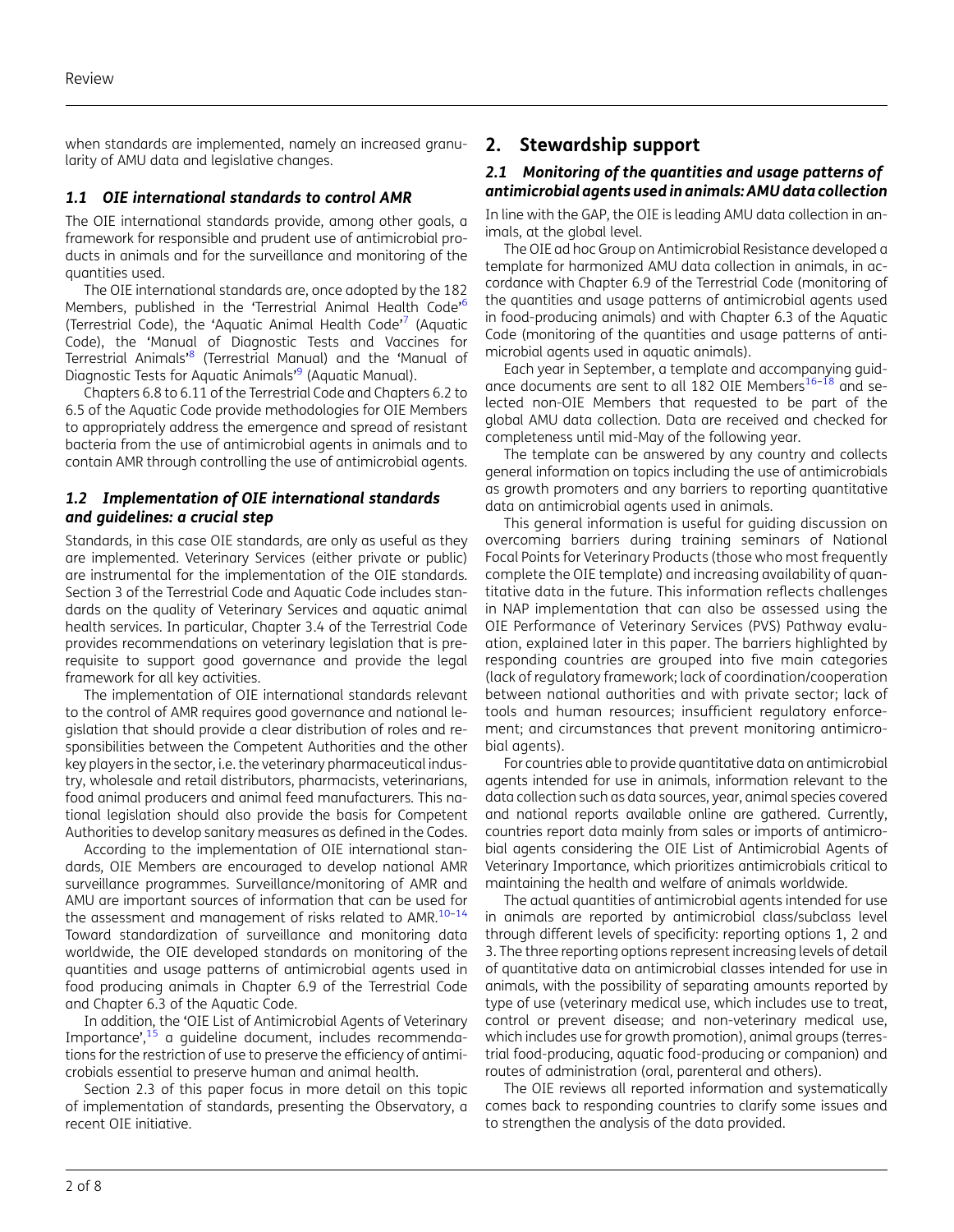Whenever possible, the data reported by countries are checked by the OIE against existing reference sources, using the previous year's reported data and/or national reports available online.

Once countries submit their data, the OIE ensures that the following components are validated with the countries (communication occurs through e-mail exchanges, phone calls or videoconferences):

- Data sources: the OIE engages with countries where data duplication or over-estimation is considered to be a risk. The OIE highlights its concerns and clarifies with the country the data collection procedure. The OIE works closely with the countries to understand their systems and to support them to address limitations in their data.
- Data coverage: all countries are asked to estimate the extent to which their data represent overall quantities of antimicrobial agents intended for use in animals and to identify inaccessible quantities. The figures provided by the countries are interpreted with caution, as data coverage estimations are made subjectively by each country. When necessary, the OIE provides countries with data visualization tools or interacts with them in order to reduce subjective estimations.
- Animal groups: for OIE AMU data collection purposes, the animal groups are (i) terrestrial food-producing animals; (ii) aquatic food-producing animals; and (iii) companion animals. The OIE makes sure that the three groups are covered, reminding countries that veterinary products for aquaculture should be also covered.
- Trends over time: in the countries with high percentages of unexplained change  $(>25%)$  from one year to another, the OIE inquires how the calculations to obtain kilograms of antimicrobial agents are carried out. Through this process, errors in the calculations have been discovered where countries did not follow or misinterpreted the procedure provided by the OIE.
- Calculations of kilograms of active ingredients: the OIE developed and piloted a tool to assist countries that have difficulties in performing calculations to obtain kilograms of active ingredients or that do not have an IT system to perform automatic calculations. The tool takes into account the different rules when reporting to the OIE: it includes different units of measurement (mg, g, mL, IU, etc.), provides conversion factors, identifies the product data (e.g. molecule names, purpose of use, target animals and routes of administration as declared on the product label) and allocates them under the different antimicrobial classes of the OIE reporting options 1, 2 and 3. While using the tool for the first time, most of the countries realized that errors had occurred in the past. The tool also provides tables and graphs that countries use for different activities at national level.

When the responses of each round have been validated, the OIE proceeds with analysis toward preparation of the annual report. The amounts of antimicrobials sold/used are calculated by country, by region, by animal groups, type of use, and pharmaceutical forms.

As all the countries do not provide the same level of detail, some calculations are done on only a part of the countries providing quantitative data.

To compare the quantitative data reported on antimicrobial agents intended for use in animals between regions and over time, an indicator is necessary to evaluate these data in the context of the relevant animal populations, which may vary in size and composition. This analysis is achieved by adjusting the quantity of antimicrobial agents reported by the countries (mg) with an animal biomass denominator (kg).

While several methodologies have been developed for the calculation of animal biomass, none could be directly used for the OIE global database on antimicrobial agents intended for use in animals. The OIE animal biomass methodology was developed with the goal of best representing animal biomass in all OIE regions, with different animal populations and production systems, and data collection systems, using the data available at the international level, mainly the OIE World Animal Health Information System (WAHIS) and the UN Food and Agriculture Organization Statistics (FAOSTAT).

Animal biomass is calculated as the total weight of the live domestic animals in a given population present during a specific year, used as a proxy to represent those likely exposed to the quantities of antimicrobial agents reported by the countries. The methodology for the animal biomass calculation was developed with the support and validation of the OIE ad hoc Group on Antimicrobial Resistance and shared with countries as well as being published as an article in Frontiers in Veterinary Science in September 2019.<sup>19</sup>

#### 2.2 Strengthening the performance of veterinary services: the OIE PVS Pathway

The OIE has developed the PVS Pathway, a voluntary assessment and capacity-building programme for the sustainable improvement of national veterinary services, based on OIE international standards. The PVS Pathway is comprised of several components organized in a four-stage cycle<sup>20</sup> of orientation, evaluation, planning and targeted support. Among these components, the PVS Evaluation and the Veterinary Legislation Support Programme (VLSP—a component of targeted support), have recently been enriched with a view to playing a key role in reinforcing the scope of OIE standards for the responsible and prudent use of antimicrobials.

#### 2.2.1 PVS Evaluations

PVS Evaluations $^{21}$  are structured around a methodology assessing 45 critical competencies presented in the PVS Tool $^{22}$  and based on Chapters 3.1 and 3.2 of the OIE Terrestrial Code<sup>23</sup> on the quality of veterinary services.

To address the growing AMR global concern, a dedicated critical competency on AMR/AMU, developed by an OIE ad hoc Group (2018), was added in the seventh edition of the PVS Tool (2019). This new critical competency (CC II-9) assesses 'the authority and capability of the Veterinary Services to manage AMR and AMU, and to undertake surveillance and control of the development and spread of AMR pathogens in animal production and animal origin food products, via a One Health approach'. There are five levels of advancement from no or limited capacity to manage AMR to full capacity. Since August 2018 (including the piloting phase of this seventh edition), countries hosting a PVS Evaluation mission (initial or follow-up) have received this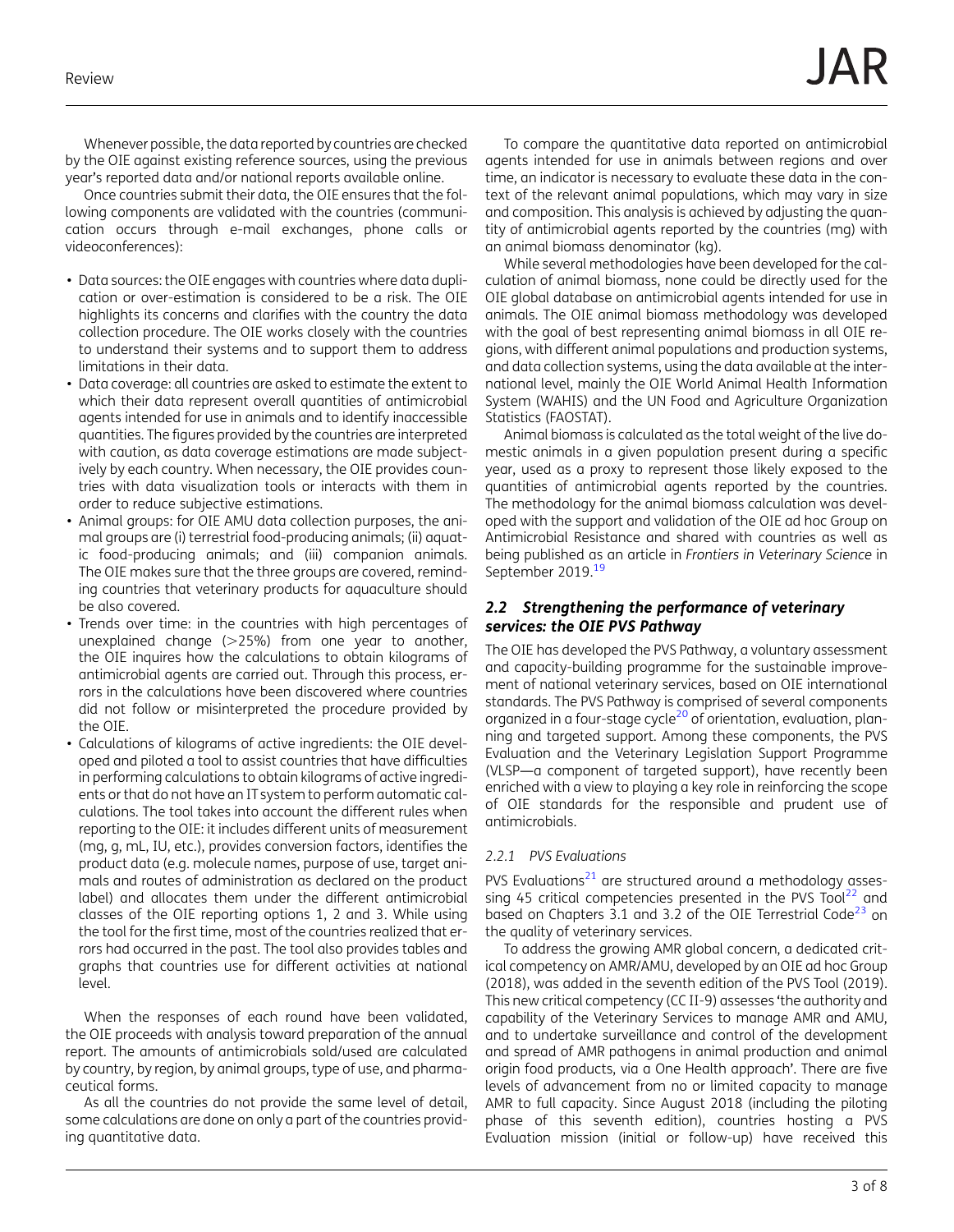assessment along with specific recommendations. And a second edition (under preparation) of the OIE PVS Tool-Aquatic will add a similar new critical competency, applicable to aquatic animal health services. In addition, through other critical competencies, PVS Evaluations assess AMR-relevant technical competencies such as regulation of veterinary medicinal products, microbial surveillance and intersectoral collaboration: e.g. PVS Evaluations, conducted in 137 OIE Member countries since the PVS Pathway birth (2007), show that almost three-quarters of assessed countries cannot regulate veterinary products or have only some capacity to exercise regulatory control (24% and 47% of countries, respectively).

In a subsequent ad hoc Group (2019), major updates to Chapters 3.1 and 3.2 of the OIE Terrestrial Code were proposed to the OIE Code Commission and circulated for comments from OIE Members. The proposed revised chapters were adopted by the Assembly of OIE Delegates in May 2021 and include specific guidance on the regulation of veterinary medicinal products, including on the monitoring of AMU and AMR and management of related risks.

#### 2.2.2 PVS Veterinary Legislation Support Programme (VLSP)

Legislation is a fundamental structural block when it comes to the antimicrobial stewardship efforts in any country, and it is the focus of the PVS VLSP.<sup>24</sup>

The VLSP is centred on Chapter 3.4 on veterinary legislation of the OIE Terrestrial Code (for the purposes of the code, veterinary legislation comprises all legal instruments necessary for the governance of the veterinary domain). The objectives of this programme are to obtain a detailed picture of veterinary legislation in a country, develop recommendations for legislation reform and modernize OIE Members' veterinary legislation.

The VLSP standard methodology has always addressed AMR-relevant legislation, systematically assessing e.g. legislation on regulation of veterinary medicinal products and food safety. An analysis conducted in 2018 on VLSP mission reports showed that more than one-third of them explicitly identify weaknesses regarding AMR and/or antibiotics—and even when reports do not include such explicit mention, most of them identify weaknesses that may have an impact on AMR, in particular gaps in the legislation governing: (i) veterinary medicinal products; (ii) clear identification, as well as appropriate expertise, responsibilities and powers of the Competent Authority for these products; (iii) withdrawal times and maximum residue limits; and (iv) the veterinary profession (in particular a lack of legislation requiring that antimicrobials used in animals be administered by a veterinarian, or under the supervision of a veterinarian, or by another authorized person).

From 2019, the VLSP undertook additional efforts to strengthen the focus on legislation relevant for AMR. Updates of Chapter 3.4, notably referring to OIE recommendations for controlling AMR that appear in Chapters 6.7 to 6.11, were adopted by the Assembly of OIE Delegates in May 2021. Further, in the context of the Tripartite collaboration on mitigation of AMR, the OIE VLSP: (i) provided inputs to the FAO Methodology to analyse AMR-relevant legislation in the food and agriculture sector; and (ii) developed a new questionnaire aiming to assess, in depth, a country's AMR-relevant legislation in the veterinary domain. This new questionnaire was piloted in the Philippines in a joint

OIE-FAO VLSP mission and uses precise references to chapters/articles of the OIE Terrestrial Code relevant for AMR in order to enable the veterinary services to refer to them when they work on and advocate for further compliance.

These chapters are those dedicated to the control of AMR arising from the use of antimicrobials in animals (6.7, 6.8, 6.9, 6.10 and 6.11), as well as, in areas relevant to AMR, the chapters for the veterinary services (3.1 and 3.2) and for veterinary legislation (3.4).

In 2020, as a continuation of this Tripartite collaboration, the FAO, OIE and WHO designed a 2 year global project for the development and piloting of a Tripartite One Health assessment tool for AMR-relevant legislation. This project, funded by the Multi-Partner Trust Fund (MPTF), is intended to identify countries' AMR-relevant legal gaps and options for legal reform across all One Health sectors. It will be built on the abovementioned FAO Methodology, will develop the animal health component further from the OIE VLSP pilot AMR questionnaire, and will incorporate human health aspects. Because of its One Health approach, and because legislation provides the powers and authorities necessary to support good governance, such a tool can help stem the AMR phenomenon worldwide.

#### 2.3 For a better understanding of the implementation of OIE standards: OIE Observatory

Knowing to what extent countries implement international standards and in which way they do it is an important step to strategically focus OIE activities. In May 2018, the World Assembly of OIE Delegates adopted a resolution<sup>25</sup> recommending the establishment of an observatory to monitor the implementation of OIE standards.

Monitoring the implementation of OIE standards will enable the OIE to identify and analyse the difficulties faced by OIE Members and better support them by targeting its capacity building activities to identified needs. In addition, monitoring implementation will enable the OIE to improve its international standard-setting process by maintaining the relevance and consistency of its standards with the realities faced by its Members.<sup>26</sup>

The OIE Observatory is a continuous and systematic mechanism of observation and analysis of Members' practices in implementing OIE standards. Using a data-based approach, the OIE Observatory collects data from different sources of information, analyses these data and disseminates analytical reports on the implementation of OIE standards. The results are aggregates at the global and regional levels.

Given that the OIE Observatory scope covers all OIE standards, a gradual approach has been developed starting with the implementation of a pilot phase. One of the objectives of the pilot phase is to identify the existing mechanisms that generate insights on the implementation of OIE standards and challenges for OIE Members.

#### 2.3.1 Monitoring the implementation of OIE standards relevant to the control of animal AMR

Several mechanisms contribute to the monitoring of the implementation of OIE standards relevant to the control of AMR.

According to the GAP adopted in 2015, countries committed to develop AMR NAPs. The monitoring of these NAPs by countries is done via the Tripartite AMR Country Self-Assessment Survey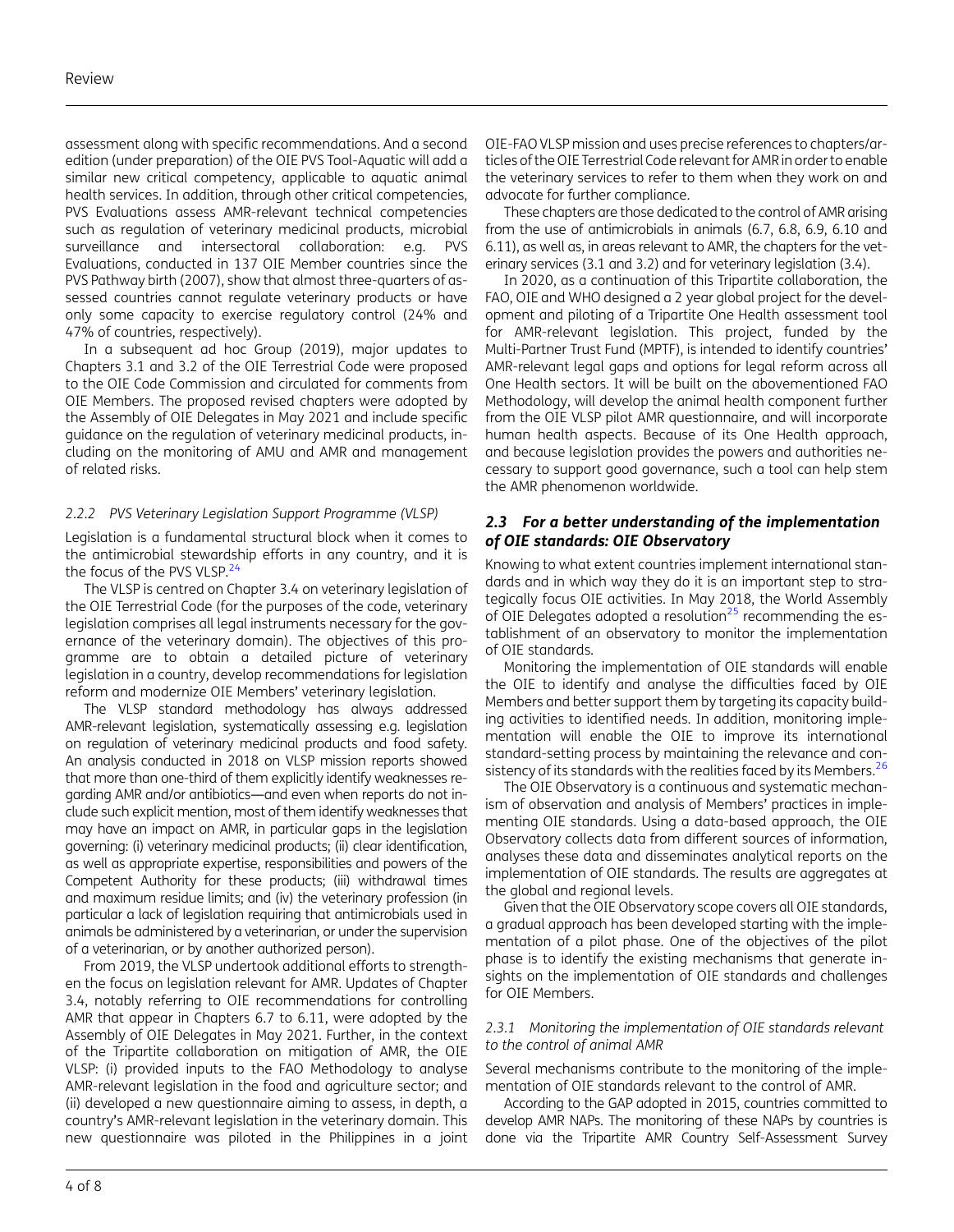(TrACSS)<sup>27</sup> tracking annually the progress in addressing AMR by covering areas of human health, animal health and production aspects, plant production, the environment, and food safety concerns.

The survey makes direct references to OIE standards by providing links to the relevant chapters of the codes:

- Terrestrial Code: Chapter 3.1 on quality of veterinary services; Chapter 6.9 on monitoring of the quantities and usage patterns of antimicrobial agents used in food producing animals; and Chapter 6.10 on responsible and prudent use of antimicrobial agents in veterinary medicine.
- Aquatic Code: Chapter 6.2 on principles for responsible and prudent use of antimicrobial agents in aquatic animals and Chapter 6.3 on monitoring of the quantities and usage patterns of antimicrobial agents used in aquatic animals.

The responses provided by responding countries rely merely on a self-assessment but enable the tracking of progress as well as the identification of challenges faced by countries in terms of governance, legislation, technical capacity and interaction with stakeholders.

Three rounds of survey have been completed (2016–17, 2017– 18 and 2018–19) and the results are presented by individual country in a global database.<sup>28</sup>

Since 2016, aligned with the GAP, the OIE publishes an annual report on the use of antimicrobial agents intended for use in animals as required in Chapter 6.9 of the Terrestrial Code and Chapter 6.3 of the Aquatic Code. The results are aggregated at the global and regional levels, not by individual country. $^{29}$  It is planned that in the upcoming years, these results will be displayed on the Tripartite Integrated System for Surveillance on AMR and AMU (TISSA).

During the 2016 OIE General Session, OIE Members adopted Resolution No.  $36<sup>30</sup>$  'Combating Antimicrobial Resistance through a One Health Approach: Actions and OIE Strategy', agreeing to the recommendation that: 'OIE Member Countries fulfil their commitment under the Global Action Plan to implement policies on the use of antimicrobials in terrestrial and aquatic animals, respecting OIE intergovernmental standards and guidelines on the use of critically important antimicrobial agents, and the phasing out of the use of antibiotics for growth promotion in the absence of risk analysis.'

The use of antimicrobial agents as growth promoters is the subject of specific questions, both in the TrACSS and the OIE general survey on the use of antimicrobial agents intended for use in animals.

#### 2.4 OIE list of antimicrobial agents of veterinary importance

An FAO/OIE/WHO Expert Workshop on Non-Human Antimicrobial Usage and Antimicrobial Resistance held in Geneva, Switzerland, in December 2003 (Scientific Assessment) and in Oslo, Norway, in March 2004 (Management Options) recommended that the OIE should develop a list of critically important antimicrobial agents in veterinary medicine and that WHO should also develop such a list of critically important antimicrobial agents in human medicine. Responding to this recommendation, the OIE decided to address this task through its ad hoc Group on Antimicrobial Resistance.

The OIE List of Antimicrobial Agents of Veterinary Importance: addresses antimicrobial agents authorized for use in foodproducing animals; does not include antimicrobial classes/sub classes only used in human medicine; does not include antimicrobial agents only used as growth-promoters; and focuses currently on antibacterials and other important antimicrobials agents used in veterinary medicine.

In the OIE List of Antimicrobial Agents of Veterinary Importance, antimicrobial classes are categorized as Critically Important (VCIA), Highly Important (VHIA) and Important (VIA).

Among the VCIA in the OIE List, some are considered to be critically important both for human and animal health; this is currently the case for fluoroquinolones and for the third and fourth generation of cephalosporins. Colistin was moved in 2016 to the WHO category of Highest Priority Critically Important Antimicrobials. Therefore, these two classes and colistin should be used according to the following recommendations:

- Not to be used as preventive treatment applied by feed or water in the absence of clinical signs in the animal(s) to be treated.
- Not to be used as a first-line treatment unless justified, when used as a second-line treatment, it should ideally be based on the results of bacteriological tests.
- Extra-label/off-label use should be limited and reserved for instances where no alternatives are available. Such use should be in agreement with the national legislation in force.
- Urgently prohibit their use as growth promotors.

The classes in the WHO category of Highest Priority Critically Important Antimicrobials should be the highest priorities for countries in phasing out use of antimicrobial agents as growth promotors.

The OIE List of Antimicrobial Agents of Veterinary Importance is based on expert scientific opinion and is regularly updated when new information becomes available.

Antimicrobial classes/sub-classes used only in human medicine are not included in this OIE List. Recognizing the need to preserve the effectiveness of the antimicrobial agents in human medicine, careful consideration should be given regarding their potential use (including extra-label/off-label use)/authorization in animals.

Animal species-specific technical reference documents listing antimicrobial agents of veterinary importance are being developed, namely, initially, for poultry, swine and aquatic species. These documents are appendixes to the OIE List of Antimicrobial Agents of Veterinary Importance. Their objective is to provide additional, species-specific information without serving as a treatment guideline. By identifying antimicrobial agents used in the different species, they can contribute to the development and update of national treatment guidelines and advise on prevention and best practice management, risk management and risk prioritization to minimize and contain AMR.

## 3. Positive consequences after the implementation of the previously mentioned tools, activities, standards and guidelines

Table 1 summarizes some of the main OIE AMR/AMU stewardship activities, results and outputs.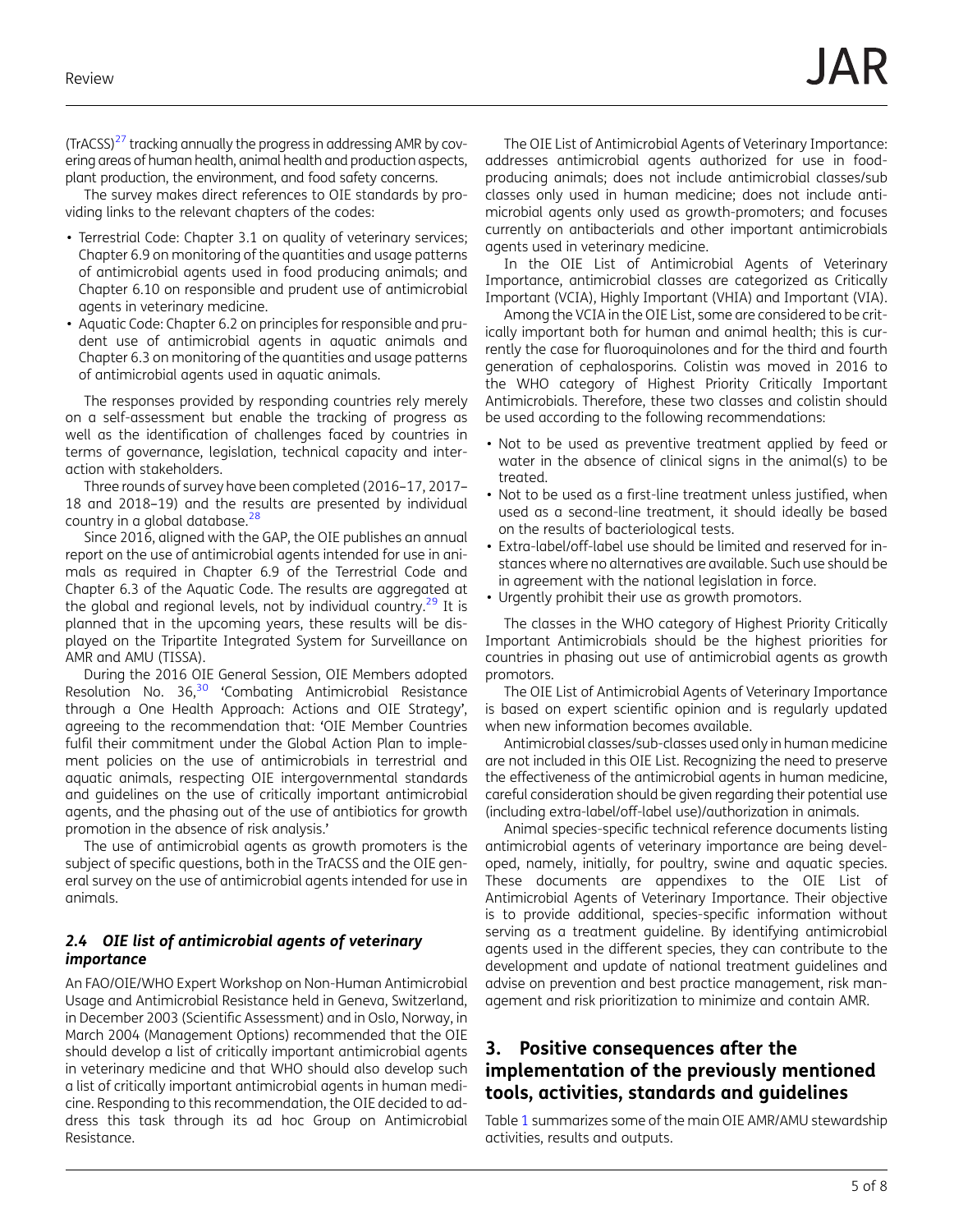| OIE activity                                                                                                                                                                                                                                       | Results                                                                                                                                                                                                                                            | Output                                                                                                                                           |
|----------------------------------------------------------------------------------------------------------------------------------------------------------------------------------------------------------------------------------------------------|----------------------------------------------------------------------------------------------------------------------------------------------------------------------------------------------------------------------------------------------------|--------------------------------------------------------------------------------------------------------------------------------------------------|
| National AMU data collected from Members,<br>reported within the global OIE AMU database.<br>Publication and dissemination in the OIE AMU<br>annual report                                                                                         | Participation of 160 countries globally in the fifth<br>round of data collection. Increasing level of<br>granularity of the data submitted by the<br>countries                                                                                     | Improved understanding, monitoring,<br>reporting and use of AMU data by Members,<br>leading to better decisions and national<br>policy (in NAPs) |
| Members' Veterinary Services engaged in the<br>OIE PVS Pathway to improve Veterinary<br>Service governance and technical capacities<br>linked to AMR and AMU—development of the<br>VLSP to strengthen the focus on legislation<br>relevant for AMR | Improved collaboration between Competent<br>Authorities, increased staff and expanded<br>veterinary expertise in the regulation of<br>veterinary medicinal products, and<br>AMR-relevant legislation sent for adoption and<br>adopted (e.g. Gabon) | Members' Veterinary Services' governance and<br>capacities are increased to provide an<br>enabling environment for AMU and AMR<br>management     |
| Monitoring Members' AMR NAP implementation<br>aligned with OIE standards and within the GAP                                                                                                                                                        | Development of the OIE Observatory to propose a<br>pathway to tailor capacity-building activities<br>on identified needs                                                                                                                           | Encouraged implementation of international<br>standards and guidelines                                                                           |
| Dissemination of the OIE List of Antimicrobial<br>Agents of Veterinary Importance                                                                                                                                                                  | Contributed to the development and update of<br>national treatment quidelines and advice on<br>prevention and best practice management,<br>risk management and risk prioritization to<br>minimize and contain AMR                                  | Increased veterinary competence in Members,<br>leading to greater veterinary oversight of<br>AMU and control of AMR                              |

Table 1. Summary of the OIE AMR/AMU stewardship activities, outputs and results

#### 3.1 AMU

The OIE fifth AMU annual report, published in April 2021, featured the participation of 160 countries: 156 (86%) OIE Members, 1 non-continuous territory and 3 non-OIE Members. Additionally, reported data granularity has also increased: 133 countries (83%) reported quantities of antimicrobial agents intended for use in animals, an increase of nearly 50% of countries when compared with the first round (launched in 2015).

Regular training sessions have resulted in an increased number of countries inducted in the OIE AMU Calculation Tool; the tool assists with the calculation of kilograms of active ingredients and offers to visualize graphs for use at a country level. This approach was well received by the countries and an increased number of them have since contacted the OIE to have further guidance on the use of the OIE AMU Calculation Tool. During the piloting phase of this tool, 32 countries officially submitted data derived from its use. A third of these countries (11 out of 32) were reporting antimicrobial quantities for the first time and in the large majority moved from reporting baseline information only to the highest level of granularity of data, reporting option 3.

#### 3.2 PVS pathway

As the PVS Pathway has explicitly dedicated assessment to AMR since 2019, it is too early to present success stories related to this recent development. However, it is worth mentioning that, since the PVS Pathway, including the PVS VLSP, has always addressed AMR-relevant topics (notably on veterinary medicinal products and food safety), all countries having hosted the PVS Pathway have benefitted from the OIE's recommendations and support to improve their national veterinary services in these areas. Among these countries, mid- and long-term successes can be highlighted, such as improved collaboration between

drug supply, increased staff and expanded veterinary expertise in the regulation of veterinary medicinal products, and AMR-relevant legislation sent for adoption and adopted. For instance, in Gabon, following the assessment and recommendations of the 2010 VLSP Identification mission, a 1 year VLSP agreement was implemented in 2016–17 to support the modernization of the national veterinary legislation, with a focus notably on two draft laws relevant for the control of AMR: one on the veterinary profession and the other on veterinary medicinal products. In January 2021, the OIE was informed that the first law has been adopted by Parliament, and the second law has been adopted by Parliament and the Senate and is about to be promulgated. The example of Gabon highlights that legislation reform is a long-term process and successes may come after several years of PVS Pathway support and, most of all, the deep commitment of a country to follow up on this support. The PVS Pathway 'illuminates the path' with assessment and recommendations to enhance OIE Members' governance and capacity to build robust plans, policies, and legislation to control AMR. However, countries play the key role—and, when successful, the final outcome is worth all the efforts.

Competent Authorities that are involved in regulation of the

#### 3.3 Observatory

Dealing with the required competencies of veterinary services in the context of international trade, the 2020 OIE technical item served as small-scale study for the pilot phase of the OIE Observatory. This study aimed at monitoring the implementation of horizontal chapters of the Terrestrial Code on quality of veterinary services (Section 3) and trade measures (Section 5).

The technical item  $2020^{31}$  was composed of five parts:

• Parts I and II describe the international trade regulatory framework, including OIE international standards and WTO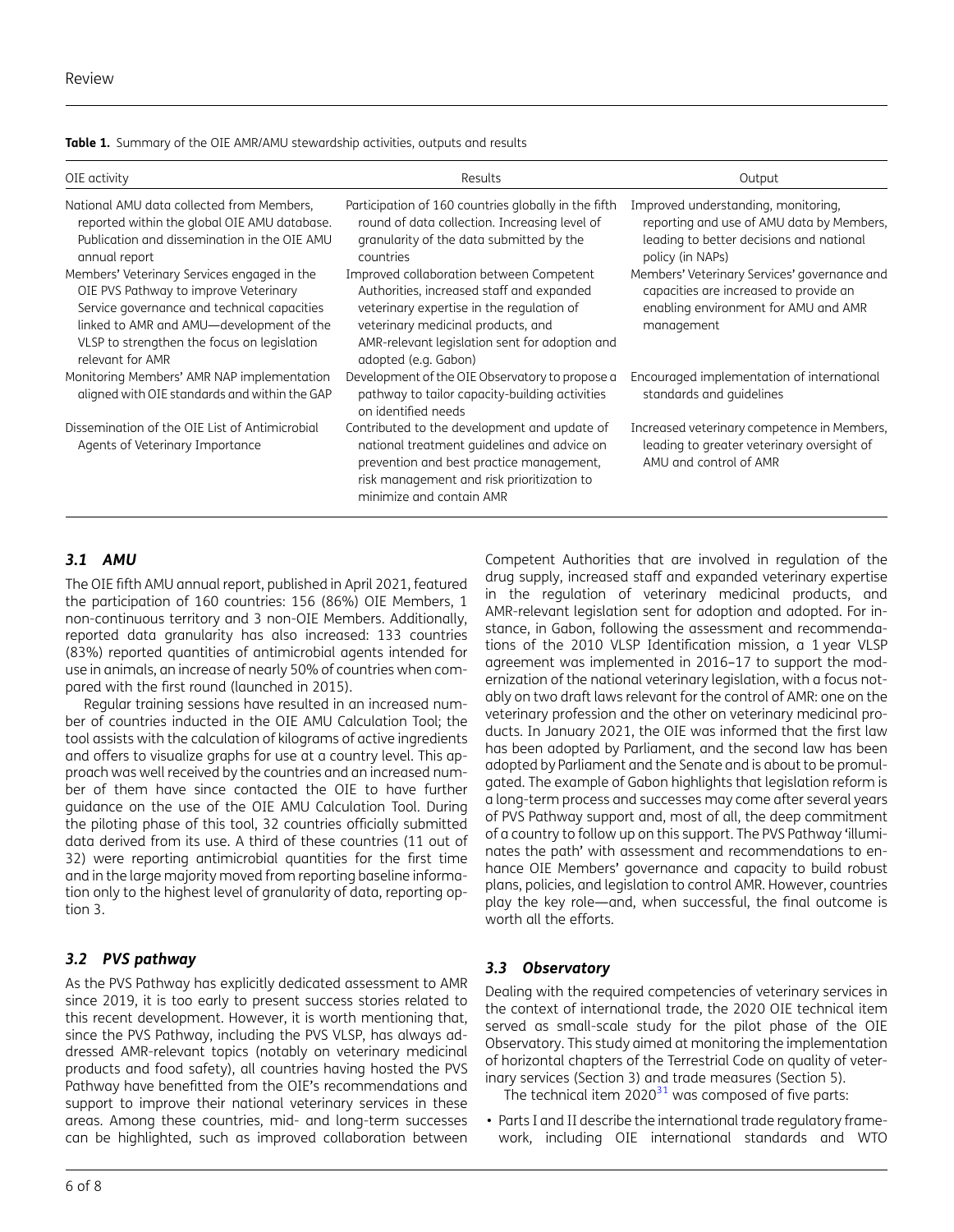agreement on the application of sanitary and phytosanitary measures (SPS agreement), and explain how to implement OIE standards before trade negotiation, during the negotiation process and when trade is occurring.

- Part III provides an in-depth analysis on the challenges facing Veterinary Services in relation to imports and exports across the three phases of the trade process. Based on an analysis of PVS Pathway reports and other sources of information, this part III highlights the difficulties faced by Members in implementing OIE standards, before, during and after trade negotiation. These difficulties fall into three broad categories: legislation and enforcement, interaction with stakeholders and technical capacity.
- Parts IV and V identify the competencies of Veterinary Services to strengthen in accordance with challenges identified through the analysis and propose a pathway to tailor capacity building activities on identified needs.

## 4. Conclusions

The COVID-19 pandemic has highlighted how interconnected our world is. In fact, indirectly, it can potentially increase the AMR threat in the future. More than ever, responsible and prudent use of antimicrobials is essential for the achievement of control of AMR. The OIE supports its Members via the standards and guidelines, antimicrobial stewardship tools and procedures outlined in this paper. An increased awareness and implementation of these globally agreed standards seems essential. While it is rewarding to feature the presented success stories, it is also clear that an international One Health collaboration, fostered by the Tripartite organizations, is of upmost importance, to control AMR and preserve the efficiency of antimicrobial agents for future generations.

## Funding

This paper was written as part of our routine work.

## Transparency declarations

None to declare.

## References

1 Joshi MP, Chintu C, Mpundu M et al. Multidisciplinary and multisectoral coalitions as catalysts for action against antimicrobial resistance: implementation experiences at national and regional levels. Glob Public Health 2018; 13: 1781–95.

2 Anderson M, Schulze K, Cassini A et al. Strengthening implementation of antimicrobial resistance national action plans. Eurohealth 2020; 26:  $3 - 7$ .

3 Kirchhelle C, Atkinson P, Broom A et al. Setting the standard: multidisciplinary hallmarks for structural, equitable and tracked antibiotic policy. BMJ Glob Health 2020; 5: e003091.

4 Sanders P, Vanderhaeghen W, Fertner M et al. Monitoring of farm-level antimicrobial use to guide stewardship: overview of existing systems and analysis of key components and processes. Front Vet Sci 2020; 7: 540.

5 Pinto Ferreira J. Why antibiotic use data in animals needs to be collected and how this can be facilitated. Front Vet Sci 2017; 4: 213.

6 World Organisation for Animal Health (OIE). Terrestrial Animal Health Code. 2021. [https://www.oie.int/en/what-we-do/standards/codes-and](https://www.oie.int/en/what-we-do/standards/codes-and-manuals/terrestrial-code-online-access/)[manuals/terrestrial-code-online-access/.](https://www.oie.int/en/what-we-do/standards/codes-and-manuals/terrestrial-code-online-access/)

7 World Organisation for Animal Health (OIE). Aquatic Animal Health Code. 2021. [https://www.oie.int/en/what-we-do/standards/codes-and](https://www.oie.int/en/what-we-do/standards/codes-and-manuals/aquatic-code-online-access/)[manuals/aquatic-code-online-access/](https://www.oie.int/en/what-we-do/standards/codes-and-manuals/aquatic-code-online-access/).

8 World Organisation for Animal Health (OIE). Manual of Diagnostic Tests and Vaccines for Terrestrial Animals. 2021. [https://www.oie.int/en/what](https://www.oie.int/en/what-we-do/standards/codes-and-manuals/terrestrial-manual-online-access/)[we-do/standards/codes-and-manuals/terrestrial-manual-online-access/.](https://www.oie.int/en/what-we-do/standards/codes-and-manuals/terrestrial-manual-online-access/)

9 World Organisation for Animal Health (OIE). Manual of Diagnostic Tests for Aquatic Animals. 2021. [https://www.oie.int/en/what-we-do/](https://www.oie.int/en/what-we-do/standards/codes-and-manuals/aquatic-manual-online-access/) [standards/codes-and-manuals/aquatic-manual-online-access/.](https://www.oie.int/en/what-we-do/standards/codes-and-manuals/aquatic-manual-online-access/)

10 Agunos A, Gow SP, Léger DF et al. Antimicrobial use indices—the value of reporting antimicrobial use in multiple ways using data from Canadian broiler chicken and turkey farms. Front Vet Sci 2020; 7: 567872.

11 Kinh NV, Wertheim HFL, Thwaites GE et al. Developing an antimicrobial resistance reference laboratory and surveillance programme in Vietnam. Lancet Glob Health 2017; 5: e1186–7.

12 Orubu ESF, Zaman MH, Rahman MT et al. Veterinary antimicrobial resistance containment in Bangladesh: evaluating the national action plan and scoping the evidence on implementation. J Glob Antimicrob Resist 2020; 21: 105–15.

13 Ornelas-Eusebio E, García-Espinosa G, Laroucau K et al. Characterization of commercial poultry farms in Mexico: towards a better understanding of biosecurity practices and antibiotic usage patterns. PLoS One 2020; 15: e0242354.

14 Singer RS, Porter LJ, Schrag NFD et al. Estimates of on-farm antimicrobial usage in turkey production in the United States, 2013–2017. Zoonoses Public Health 2020; 67 Suppl 1: 36–50.

15 World Organisation for Animal Health (OIE). OIE List of Antimicrobial Agents of Veterinary Importance (June 2021). [https://www.oie.int/app/](https://www.oie.int/app/uploads/2021/06/a-oie-list-antimicrobials-june2021.pdf) [uploads/2021/06/a-oie-list-antimicrobials-june2021.pdf](https://www.oie.int/app/uploads/2021/06/a-oie-list-antimicrobials-june2021.pdf).

16 World Organisation for Animal Health (OIE). OIE Template. [https://](https://www.oie.int/en/document/eng_amuse_template_final/) [www.oie.int/en/document/eng\\_amuse\\_template\\_](https://www.oie.int/en/document/eng_amuse_template_final/)final/.

17 World Organisation for Animal Health (OIE). Guidance for Completing the OIE Template for the Collection of Data on Antimicrobial Agents Intended for Use in Animals. [https://www.oie.int/en/document/eng\\_](https://www.oie.int/en/document/eng_amuse_guidance_final/) [amuse\\_guidance\\_](https://www.oie.int/en/document/eng_amuse_guidance_final/)final/.

18 World Organisation for Animal Health (OIE). Annex to the Guidance for Completing the OIE Template for the Collection of Data on Antimicrobial Agents Intended for Use in Animals. [https://www.oie.int/](https://www.oie.int/en/document/eng_amuse_annex_to_guidance_final/) [en/document/eng\\_amuse\\_annex\\_to\\_guidance\\_](https://www.oie.int/en/document/eng_amuse_annex_to_guidance_final/)final/.

19 Góchez D, Raicek M, Pinto Ferreira J et al. OIE annual report on antimicrobial agents intended for use in animals: methods used. Front Vet Sci 2019; 6: 317.

20 World Organisation for Animal Health (OIE). PVS Pathway. [https://](https://www.oie.int/en/solidarity/pvs-pathway/) [www.oie.int/en/solidarity/pvs-pathway/](https://www.oie.int/en/solidarity/pvs-pathway/).

21 World Organisation for Animal Health (OIE). PVS Pathway Evaluation. <https://www.oie.int/en/solidarity/pvs-pathway/evaluation/>.

22 World Organisation for Animal Health (OIE). OIE Tool For The Evaluation of Performance of Veterinary Services. [https://www.oie.int/](https://www.oie.int/fileadmin/Home/eng/Support_to_OIE_Members/docs/pdf/2019_PVS_Tool_FINAL.pdf) fileadmin/Home/eng/Support\_to\_OIE\_Members/docs/pdf/2019\_PVS\_Tool [FINAL.pdf](https://www.oie.int/fileadmin/Home/eng/Support_to_OIE_Members/docs/pdf/2019_PVS_Tool_FINAL.pdf).

23 World Organisation for Animal Health (OIE). OIE Terrestrial Animal Health Code. [https://www.oie.int/en/what-we-do/standards/codes-and-manuals/](https://www.oie.int/en/what-we-do/standards/codes-and-manuals/terrestrial-code-online-access/?id=169&L=1&htmfile=titre_1.3.htm) [terrestrial-code-online-access/?id](https://www.oie.int/en/what-we-do/standards/codes-and-manuals/terrestrial-code-online-access/?id=169&L=1&htmfile=titre_1.3.htm)=169&L=1&htmfile=titre\_1.3.htm.

24 World Organisation for Animal Health (OIE). The Veterinary Legislation Support Programme. https://www.oie.int/fi[leadmin/Home/eng/Support\\_to\\_](https://www.oie.int/fileadmin/Home/eng/Support_to_OIE_Members/docs/pdf/EN-_Overview_of_the_VLSP_Electronic_version.pdf) [OIE\\_Members/docs/pdf/EN-\\_Overview\\_of\\_the\\_VLSP\\_Electronic\\_version.pdf.](https://www.oie.int/fileadmin/Home/eng/Support_to_OIE_Members/docs/pdf/EN-_Overview_of_the_VLSP_Electronic_version.pdf)

25 World Organisation for Animal Health (OIE). Resolution No. 36: Implementation of OIE Standards by OIE Member Countries – State of